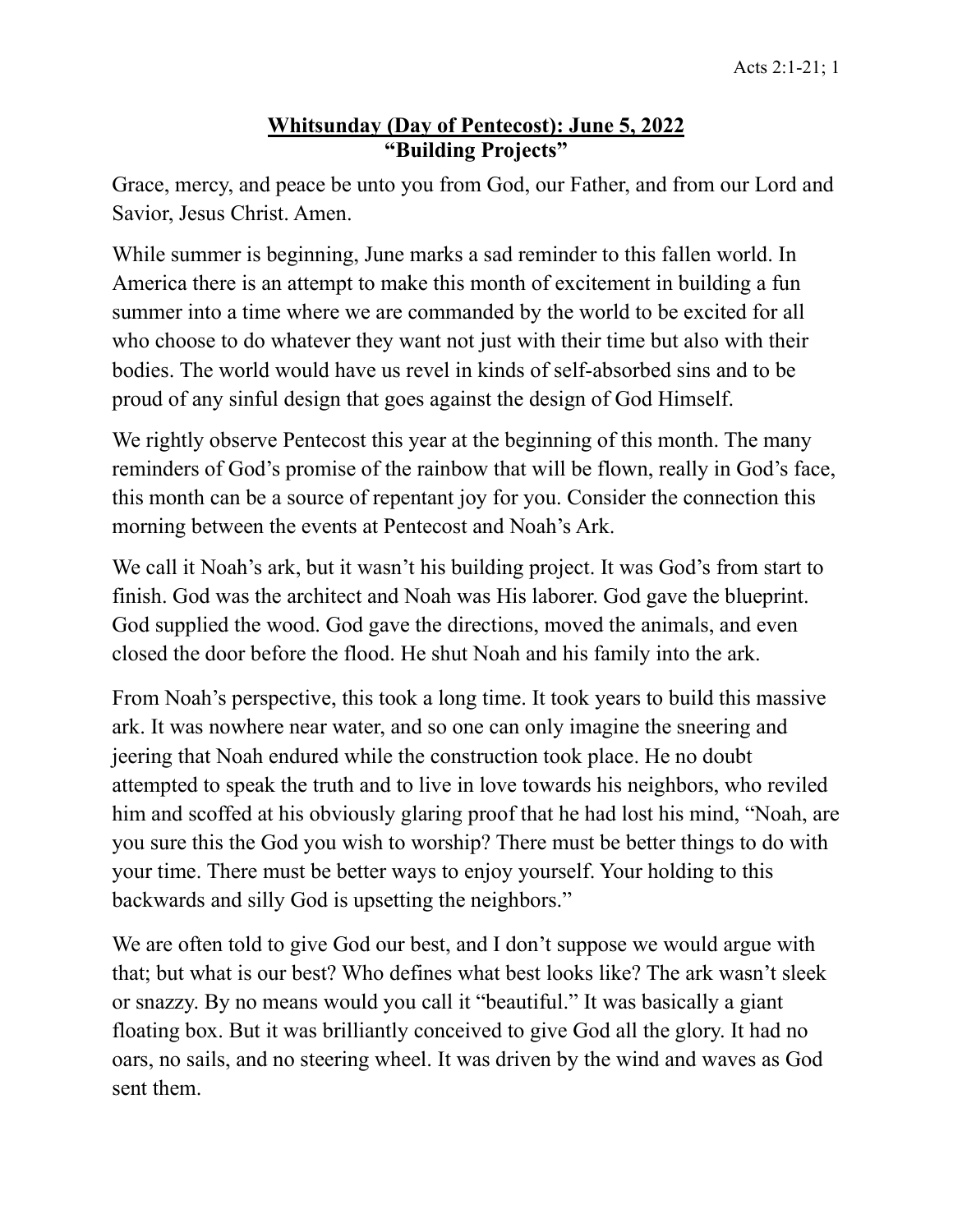While the storms outside raged and God was doing His work of judgment, which took time and was not an overnight endeavor, Noah and His family were safe inside the Ark. Sure, they felt some of the movements and the pressure. They could hear the storms raging. There was most likely fear in God, but there was also love and trust in God above all things. Noah and his family were dependent on God and trusted in Him alone. The glory of the ark belongs to God and God alone.

This is the important context that sets the stage for the Pentecost event. We often rightly talk about Pentecost reversing the curse of many languages which happened at the tower of Babel. While this is right, there is more to it than a simple common language of the Gospel. It bears witness again to a question of building by either God's design or man's design.

Nimrod's famous building—the Tower of Babel, was a completely different building project. God had commanded Noah and his family with the same words given to Adam and Eve. They were to spread over the face of the whole earth, populating and caring for it. Rather than listening to God, there was a group that wanted to make a name for themselves. Many still argue, "Yeah, but Pastor, that Noah lived in a different time. He worshiped a different God. Surely things have changed today. We know better today that Noah did in his time. We've grown passed Noah. Doesn't it also make sense that God has also changed?"

With this driving philosophy, the building of this tower was clearly man's idea from start to finish. Man was the architect and the builder. Man sketched the blueprint and baked the bricks and lined up the slaves. The tower was not some boxy building, purely utilitarian, but was a high tower that pierced the sky and proclaimed the glory and ability of man. They were going to brick bricks and fire fires; that is to say, they were going to use the best technology known to man to design for themselves and build for themselves something that they perceived would be the most glorious thing that they could design.

"Come, let us build," they said in their one language. "Come let us build," they said in order to take away their guilt. We will take our guilt to heaven itself and leave it there. We'll go up and demand a place, force God to pay attention to us, show Him that we're worth it.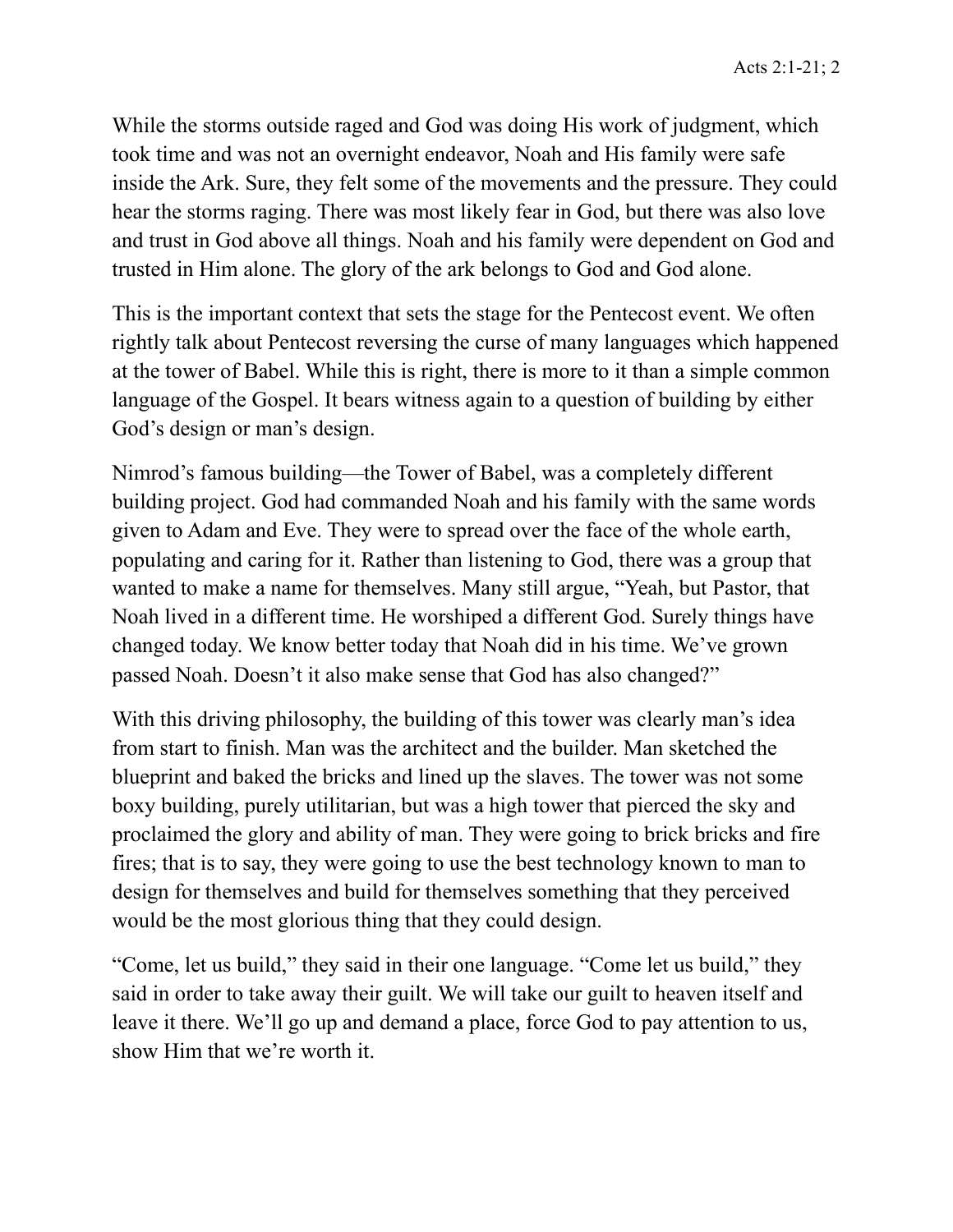But God isn't found in the sky. Man doesn't design and build for himself. When man does, God does pay attention; but not in the way that man really wants. The True God is the God who loves to come down. He comes down in mercy. He comes down for the humble and trusting, down to inspect and scatter and confuse the untrusting and the rebellious. He isn't stuck in heaven. He is here with His people. He makes His home with them. He is present in His creation and approachable in Word and Sacrament, which, if rejected, turn to their alien work and condemn.

It is here where we must recall Pentecost. God has come down in the dirtiness of human life. He got His hands dirty, literally. Jesus, the Son of God, true man suffered the pain and agony of sin. He was reviled and didn't revile in return. He didn't look like much. He looked like an ordinary human being, because He was, He is! He had no form or majesty that we should look at Him. He wasn't flashy or sleek. His death was horrible. Instead of flaunting in pride, He was revealed in shame. He was nailed to the cross and crucified for the whole world to see.

This the very content of the sermon preached to all people on Pentecost and beyond, "*Men of Israel, hear these words: Jesus of Nazareth, a man attested to you by God with mighty works and wonders and signs that God did through him in your midst, as you yourselves know— <sup>23</sup> this Jesus, delivered up according to the definite plan and foreknowledge of God, you crucified and killed by the hands of lawless men. 24 God raised him up, loosing the pangs of death, because it was not possible for him to be held by it.*"[1](#page-2-0)

Brothers and sisters in Christ, Jesus of Nazareth was delivered up according to the plan and knowledge of God. His death was God's plan of salvation for you. He was killed and God raised Him up. The pangs of death are loosed for you. Death could not hold Him, and so also for all you who are in Christ. This church might not look like much. You might hear the raging of the world outside and the storms billowing. You might be afraid of what is out there, but here you are safe and secure in the ark of the Church. Here you fear, love, and trust in God above all things.

<span id="page-2-0"></span> $1$  Acts 2:22–24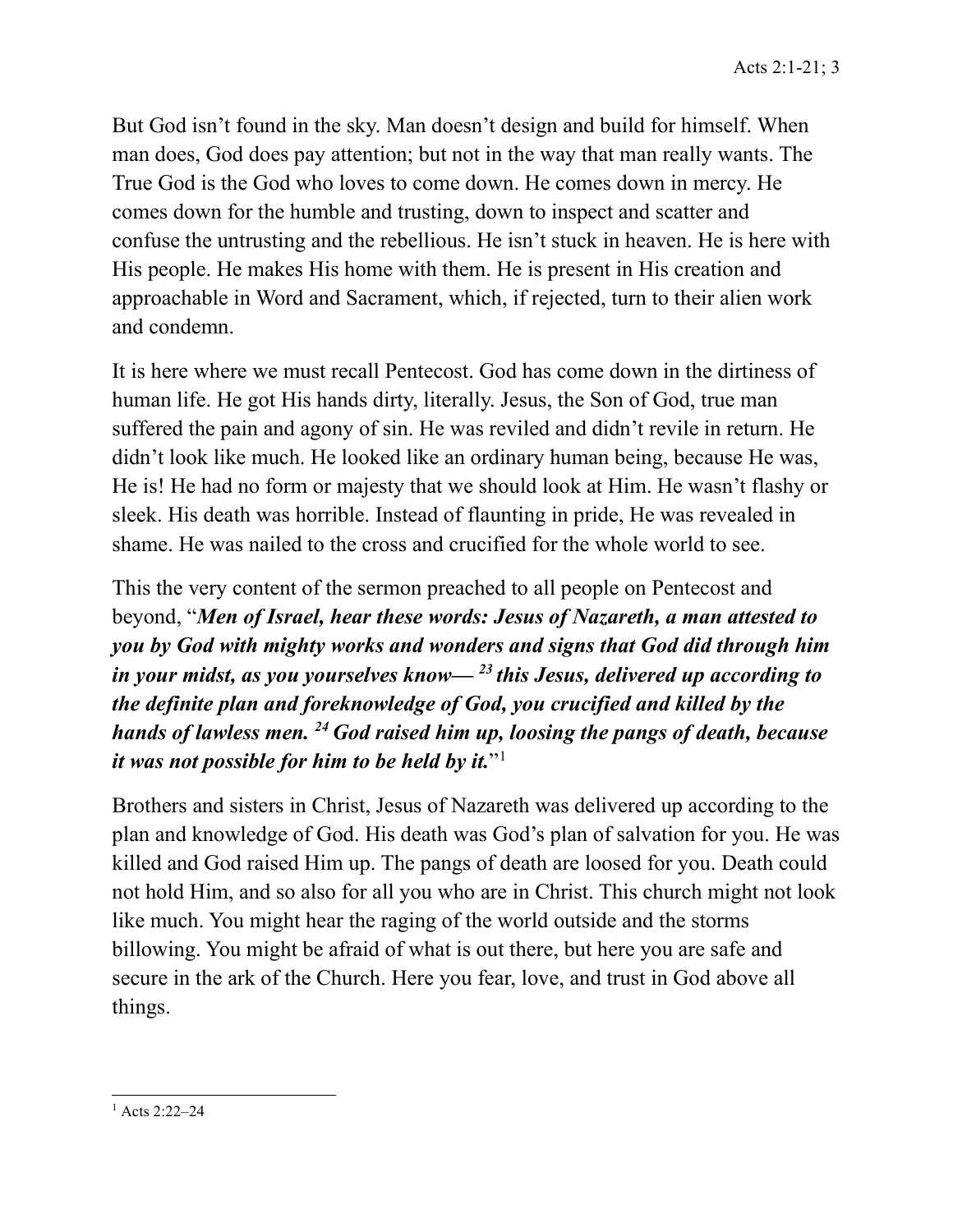Out there you hear blowing winds of judgment. Here you hear the sound of mighty rushing wind as the Holy Spirit blows on you. You are reborn in God's Family. You hear His voice bestowing words of everlasting peace. He gathers you around His pulpit and His altar. In Holy Absolution, in bread and wine, The Holy Spirit dwells with you.

On this Pentecost, we must reflect upon who is doing the designing and building of your life. Are you building like Noah or Nimrod? Is it about God's glory or yours? Do you trust His Word even when it is mocked by the world or do you seek the approval of men? He sees your priorities, how much you spend on entertainment and nice cars and vacations and how much you give to the poor. He sees what you do in the dark and how you keep silent in your vocational opportunities. He sees where your fear is misplaced.

Will He come down then upon your life the way he came down when He saw the Israelites dancing around a golden calf? Will He come down the way He did at the Tower of Babel and scatter out of His presence forever, scattering the proud in the imaginations of your hearts?

No. He could and He will on the Last Day; but, you belong to Him. You are baptized. You are here in humility and repentance, to hear His Word, to eat His Body, to ask His forgiveness. He is the God who covers Noah's nakedness. He loves to come down to you right amongst your golden calves, your doubts and fears, not to scatter and confuse you, but to cover and protect you, to restore you to His blueprint, to preach to you in plain, understandable English about how His Son came down bear your idolatry and save you. He sent His Son down to a manger, down to a cross, down to a tomb, that He might raise Him up from the dead, raise Him up into heaven to do what we remember this day: His marvelous work of sending down the Holy Spirit.

"Come, let us go down," the Father said. "Come, let us go down and pour out our Spirit through Water and the Word, that they might share in our glory. Son, you go down first, take on flesh and carry their idolatry and mistrust, and answer for it with your blood. Then Holy Spirit, you go down, comfort them, preach to them that they might have access to my mercy down there."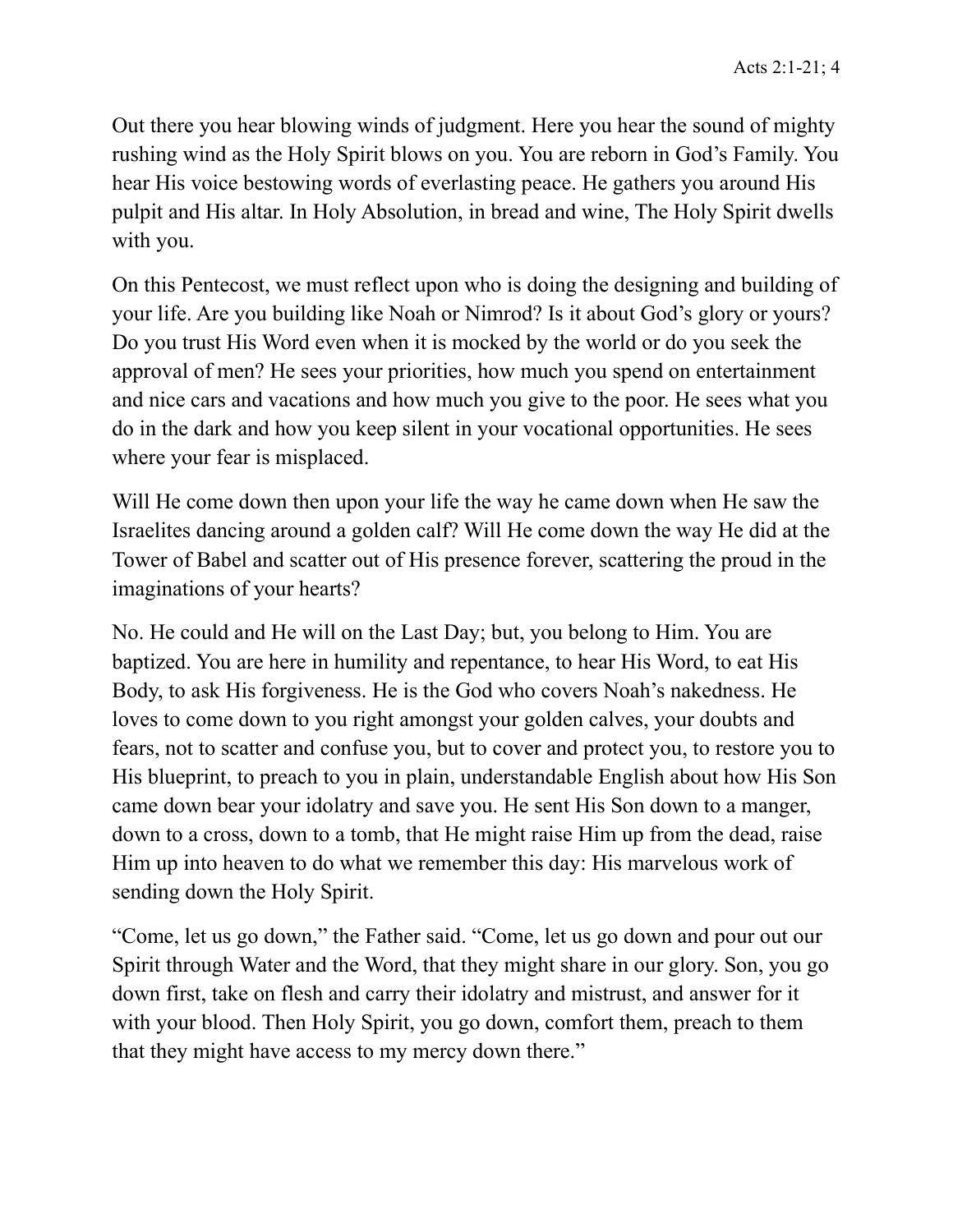"Come, let us go down and build" your God said on Pentecost as He began His newest and best building project. On this day God came down, but 3,000 were not killed as you suppose. Their sinful nature was killed and through baptism, 3,000 were reborn, regenerated in new life for eternity.

There was not a scattering and confusion of tongues, but the clear preaching of the cross. What a building project His Church is, built on the foundation of the prophets and apostles, Jesus Christ the chief cornerstone, with you being the bricks. It's God's marvelous work from start to finish, one where God is the architect, where God calls the workers, and where God is the builder and maker.

His Building project called the church doesn't look very impressive to the world. Outwardly it is not an assembly of sleek, glorious, impressive people, but rather ugly sinners who don't look like they are moving up the ladder to glory. They aren't perfect, but like Noah struggle with the flesh but belong to God and cling to Him by faith. And where Jesus is proclaimed and believed, there is the Holy Spirit doing His building work, glorifying the unworthy, lifting them above the chaos and death by an Ark He Himself designed and protects.

There are lives being built on the firm foundation of faith in Christ's saving work. There God is tearing down your old mistrusting life and building up a new one full of faith and confidence in Jesus. Here is freedom to cast away your idols. Here is freedom to be generous, freedom not to worry, to find comfort even in trials, freedom to live for Jesus' purposes and not your own.

Your Strong Tower, your Heavenly Gate, your Ladder to Heaven is not one made of brick; rather, it is our Lord Jesus Christ wearing your flesh to be lifted up on your cross for your sins. We don't go up. He comes down, to us, for us, in His risen Body and Blood, in His Word, in His promises. Whoever trusts in Him, will never be put to shame. Blest is the House and Boat, Church and Family, Man and Woman that God builds. Amen.

May the peace of God, which passes all understanding, guard your hearts and minds in Christ Jesus, our Lord. Amen.